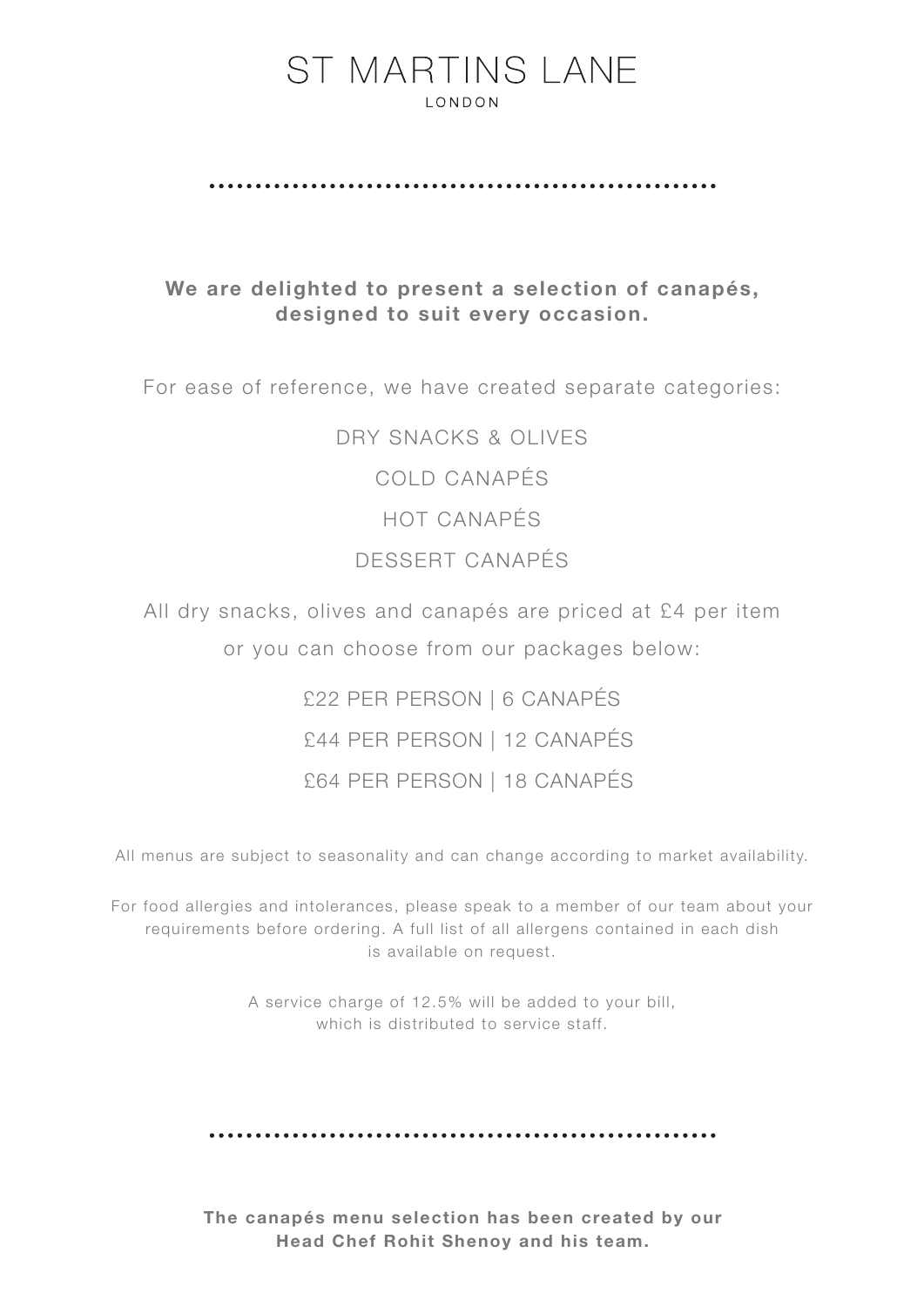# ST MARTINS LANE **LONDON**

## DRY SNACKS & OLIVES

#### Truffle & Pecorino

dry-roasted | nut mix almonds | cashews | macadamias | pecans (N,V)

#### Espelette

dry-roasted | nut mix almonds | cashews | macadamias | pecans (N,V)

# Chilli Mix Wasabi Peas

soft corn | giant corn | rice crackers (N,V)

#### Marinated Olives

peppers | onions | spices green & purple olives | chilli | garlic | cumin (V)

## COLD CANAPÉS

#### Crab

spiced avocado | tart (D,G)

#### Salmon Tartare

blood orange gel | rye bread | caviar (D,G)

#### Parma Ham

rocket | parmesan | molasses (D)

## Chicken Terrine

mango salsa | sourdough crisp (G)

#### Spiced Watermelon

feta | olive | mint (D,V)

#### Cornet

beetroot | goat cheese | basil (D,G,V)

#### Parmesan Shortbread

truffle cream | shiso (D,G,V)

(D) Contains dairy | (G) Contains gluten | (N) Contains nuts | (V) Vegetarian | (VE) Vegan | (E) Contains egg